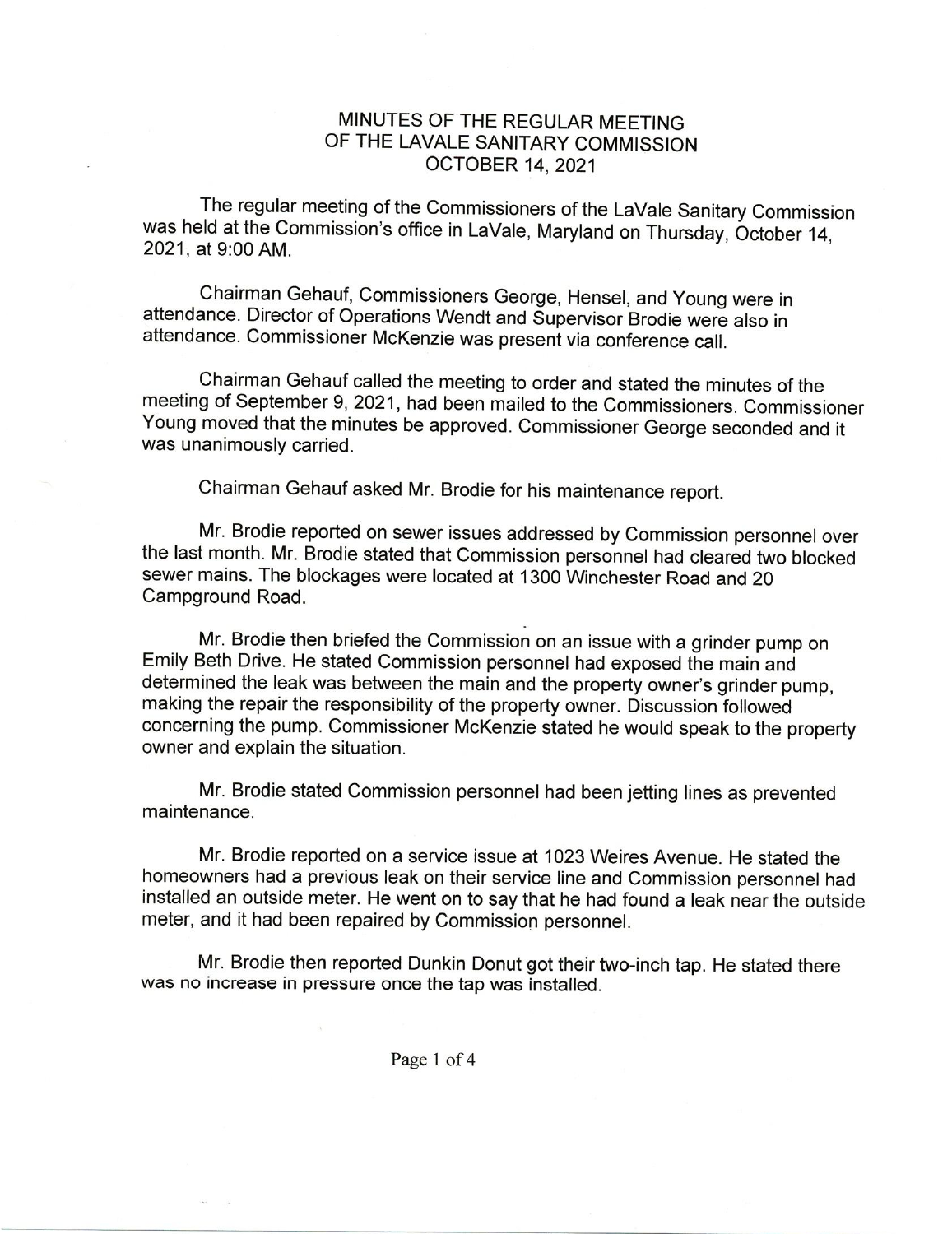Mr. Brodie reported the Orchard Street job was completed except for the restoration.

Mr. Wendt then presented the Commission with copies of the Water, Sewer, and Revenue reports for September 2021.

During August 2021, lost water was 42,526 gallons per day.

During September 2021, lost water was 48,540 gallons per day.

Discussion continued concerning the reports. Commissioner Young questioned the overall increase in unaccounted for water. Mr. Wendt stated he was watching Zone <sup>4</sup> and was monitoring the situation.

Under the heading of Active Construction Projects, Mr. Wendt briefed the Commission on the status of the stream restoration work following Tropical Storm Ida. He stated the work had been completed and had been inspected by Commissioner Young and Adam Patterson. He went on to say the restoration had not included the construction of any imbricated stone walls, just debris removal and bank restoration using native materials. He stated he was pleased with the outcome of the project. The overall cost for the project was \$23,100.00.

Mr. Wendt then briefed the Commission on the status of the Gravity Sewer/tunnel<br>project. He stated the mobilization, grubbing and clearing had started on October 11, 2021. He went on to say that issues had already arisen. He briefed the Commission on an issue with an angry adjoining property owner. Mr. Wendt stated he would deal with the property owners attorney regarding any encroachment disputes.

Mr. Wendt then stated there were numerous concerns with the contractor and the bridge access to the site. Discussion followed concerning the issues. Commissioner Young stated he would meet with the Contractor after the meeting to discuss the issue.

Under the heading of Communications, Mr. Wendt briefed the Commission on the November meeting and the need to reschedule. He stated the meeting fell on Veterans Day which is a holiday for the Commission. Mr. Wendt stated he would reschedule the meeting to November 18, 2021.

Page 2 of 4